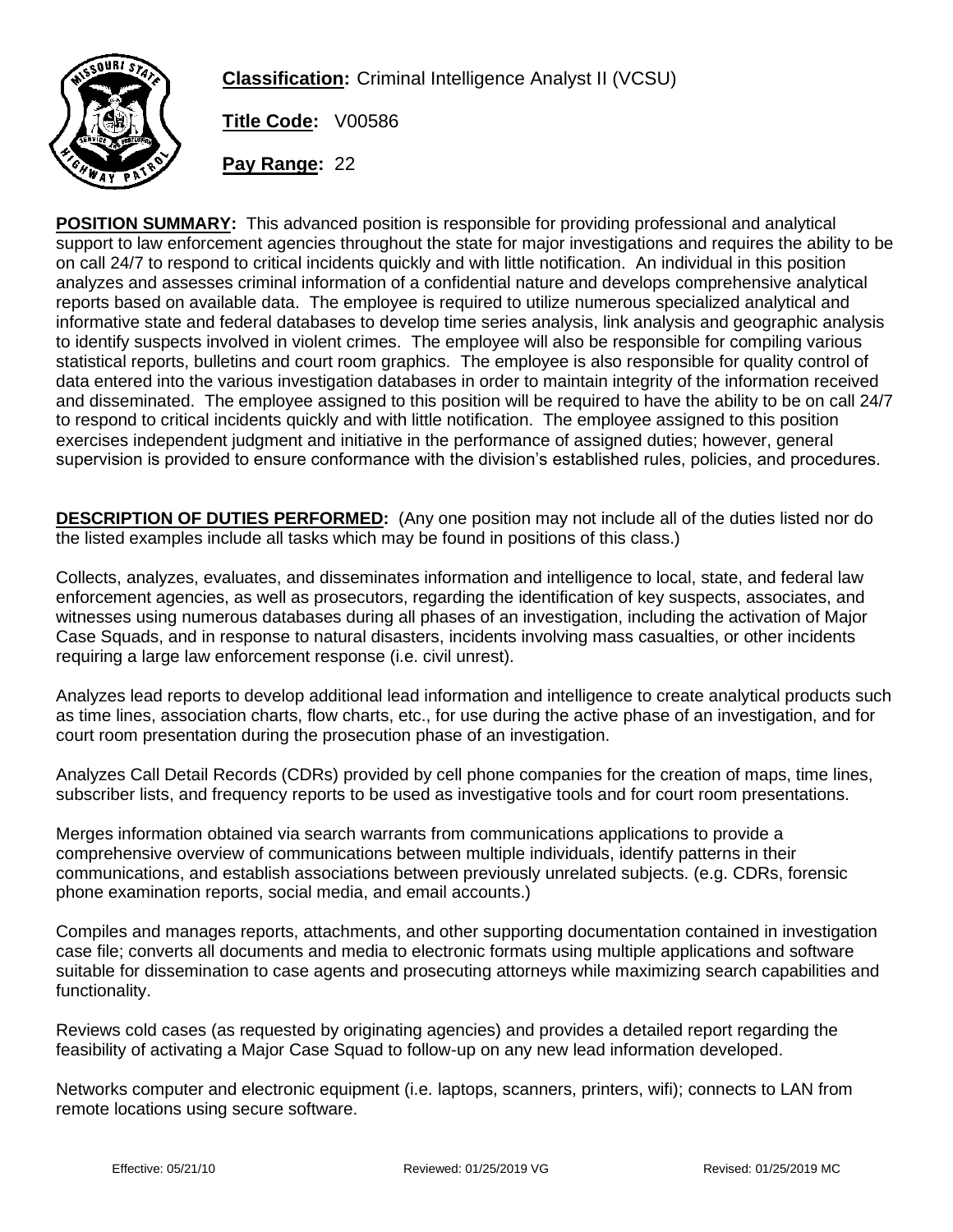# **Classification:** Criminal Intelligence Analyst II (VCSU) **Page 2** Page 2

Researches new investigative practices, methods, and tools, and attends training to ensure proficiency in the analytical skills and adaptability required to assist investigators in homicide and missing persons investigations; FEMA/SEMA Victim Information Center (VIC) personnel in response to natural disasters or mass casualty events; and in response to any situations requiring a large law enforcement presence.

Provides training on services offered by the Violent Crime Support Unit (VCSU), and new tools and investigation techniques available to investigators.

Testifies in court as needed regarding maps and other products created from CDRs.

Performs job-related travel in response to violent criminal investigations to provide on-site intelligence, analytical, and case management services, to include the activation of Major Case Squads, natural disasters incidents involving mass casualties, or other incidents requiring a large law enforcement response (e.g. civil unrest) and requires the ability to be on call 24/7 to respond to these events quickly and with little notification.

Performs other work-related duties as assigned.

**REQUIRED KNOWLEDGE, SKILLS, AND ABILITIES:** Thorough knowledge of Microsoft Office software, specifically Excel and PowerPoint.

Thorough knowledge of the collection, processing, analysis, and dissemination of information and intelligence.

Thorough knowledge of criminal justice terminology and practices.

Working knowledge of computer networking and operating systems.

Working knowledge of investigative trends, available tools, and software.

Working knowledge of database management systems.

Working knowledge of audio/video hardware and software.

Working knowledge of statistical concepts and methods.

Skilled at reading large amounts of information, extracting intelligence, and preparing summary for briefing.

Skilled at organizing mass quantities of data into a usable product.

Skilled at researching and analyzing information.

Skilled at using numerous resources to identify individuals when minimal identifying information is available.

Skilled at linking small pieces of information to develop intelligence.

Skilled at utilizing audio/video equipment for presentations.

Skilled at resolving technical issues when working in new surroundings.

Skilled at determining best method to use to find information needed as quickly as possible.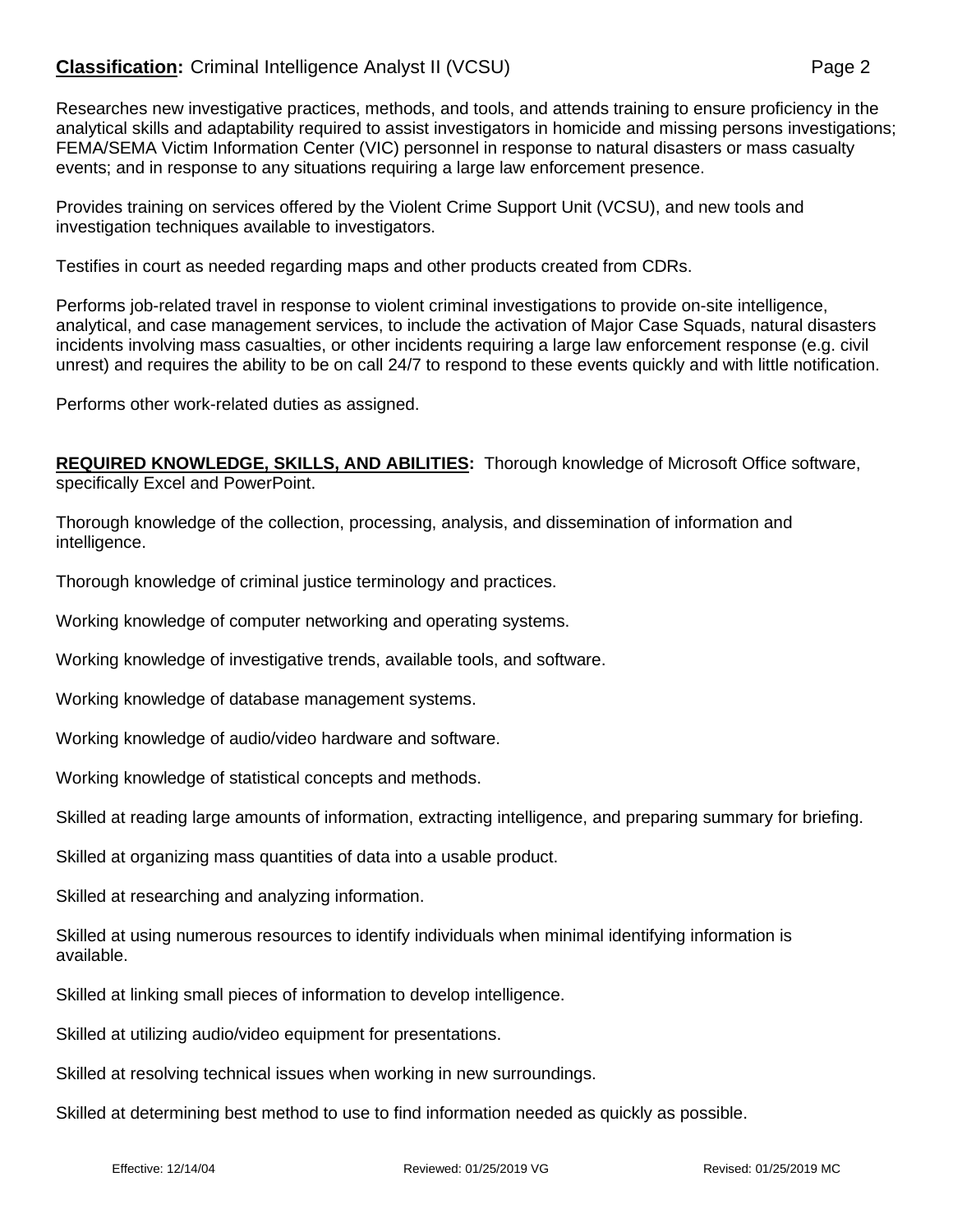# **Classification:** Criminal Intelligence Analyst II (VCSU) **Page 3** Page 3

Ability to be on call 24/7.

Ability to work long hours in a stressful, fast-paced environment, with constant interruptions.

Ability to travel anywhere in the state of Missouri on short notice.

Ability to work away from home for extended periods of time on short notice.

Ability to respond to natural disasters, critical incidents involving mass casualties, and any event that requires on-site analytical support (i.e. civil unrest).

Ability to prioritize, analyze, and organize information in a timely manner while maintaining accuracy of information.

Ability to determine most effective resource(s) to use in problem solving process.

Ability to work with minimal or no supervision.

Ability to manage multiple investigation case files simultaneously.

Ability to utilize project management tools.

Ability to test new software applications, database enhancements, and resolve issues to determine best practices and procedures.

Ability to network electronic equipment including computers, printers, scanners, Wi-Fi, etc.

Ability to troubleshoot equipment and software problems, and resolve issues, including converting IP address from static to dynamic and vice versa.

Ability to create and present training materials to criminal justice personnel regarding new investigative tools and trends, and VCSU services.

Ability to work well with diverse groups of investigators, analysts, and other law enforcement personnel.

Ability to train and assist less experienced personnel.

Ability to operate basic office equipment such as computer and smart phone.

Ability to maintain confidentiality of information received.

Ability to communicate in English clearly and concisely, both orally and in writing.

Ability to establish and maintain harmonious working relations with others.

Ability to work with graphic material (both visual and auditory) compiled during homicide investigations.

Ability to work with material that may be of a sexual nature relating to criminal activity (e.g., written material, photographs, and/or verbal language, etc.).

Ability to operate a motor vehicle.